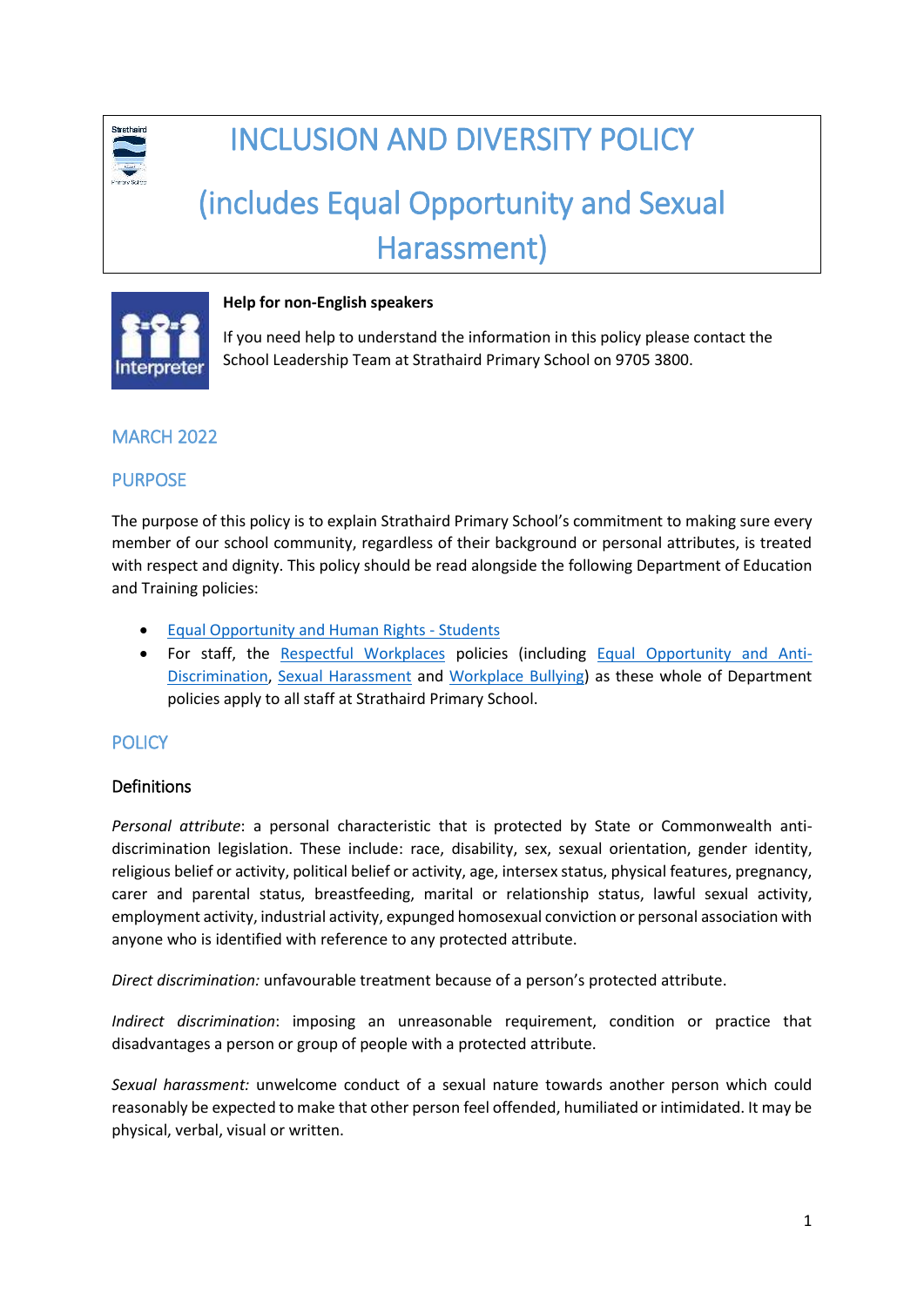*Disability harassment*: an action taken in relation to the person's disability that is reasonably likely, in all the circumstances, to humiliate, offend, intimidate or distress the person.

*Vilification*: conduct that incites hatred towards or revulsion or severe ridicule of a person or group of people on the basis of their race or religion.

*Victimisation*: subjecting a person or threatening to subject them to detrimental treatment because they (or their associate) has made an allegation of discrimination or harassment on the basis of a protected attribute (or asserted their rights under relevant policies or law).

#### Inclusion and diversity

Strathaird Primary School strives to provide a safe, inclusive and supportive school environment which values the human rights of all students and staff.

Strathaird Primary School is committed to creating a school community where all members of our school community are welcomed, accepted and treated equitably and with respect regardless of their backgrounds or personal attributes such as race, language, religious beliefs, gender identity, disability or sexual orientation so that they can participate, achieve and thrive at school.

Strathaird Primary School acknowledges and celebrates the diversity of backgrounds and experiences in our school community and we will not tolerate behaviours, language or practices that label, stereotype or demean others. At Strathaird Primary School we value the human rights of every student and we take our obligations under anti-discrimination laws and the Charter of Human Rights and Responsibilities seriously.

Strathaird Primary school will:

- Actively nurture and promote a culture where everyone is treated with respect and dignity
- ensure that students are not discriminated against (directly or indirectly) and where necessary, are reasonably accommodated to participate in their education and school activities (eg schools sports, concerts), on the same basis as their peers
- acknowledge and respond to the diverse needs, identities and strengths of all students
- encourage empathy and fairness towards others
- challenge stereotypes that promote prejudicial and biased behaviours and practices
- contribute to positive learning, engagement and wellbeing outcomes for students
- respond to complaints and allegations appropriately and ensure that students are not victimised.

Bullying, unlawful discrimination, harassment, vilification and other forms of inappropriate behaviour targeting individuals or groups because of their personal attributes will not be tolerated at Strathaird Primary school. We will take appropriate measures, consistent with our *Student Wellbeing and Engagement* and *Bullying* policies to respond to students who demonstrate these behaviours at our school.

Students who may have experienced or witnessed this type of behaviour are encouraged to speak up and to let their teachers, parents or carers know about those behaviours to ensure that inappropriate behaviour can be addressed.